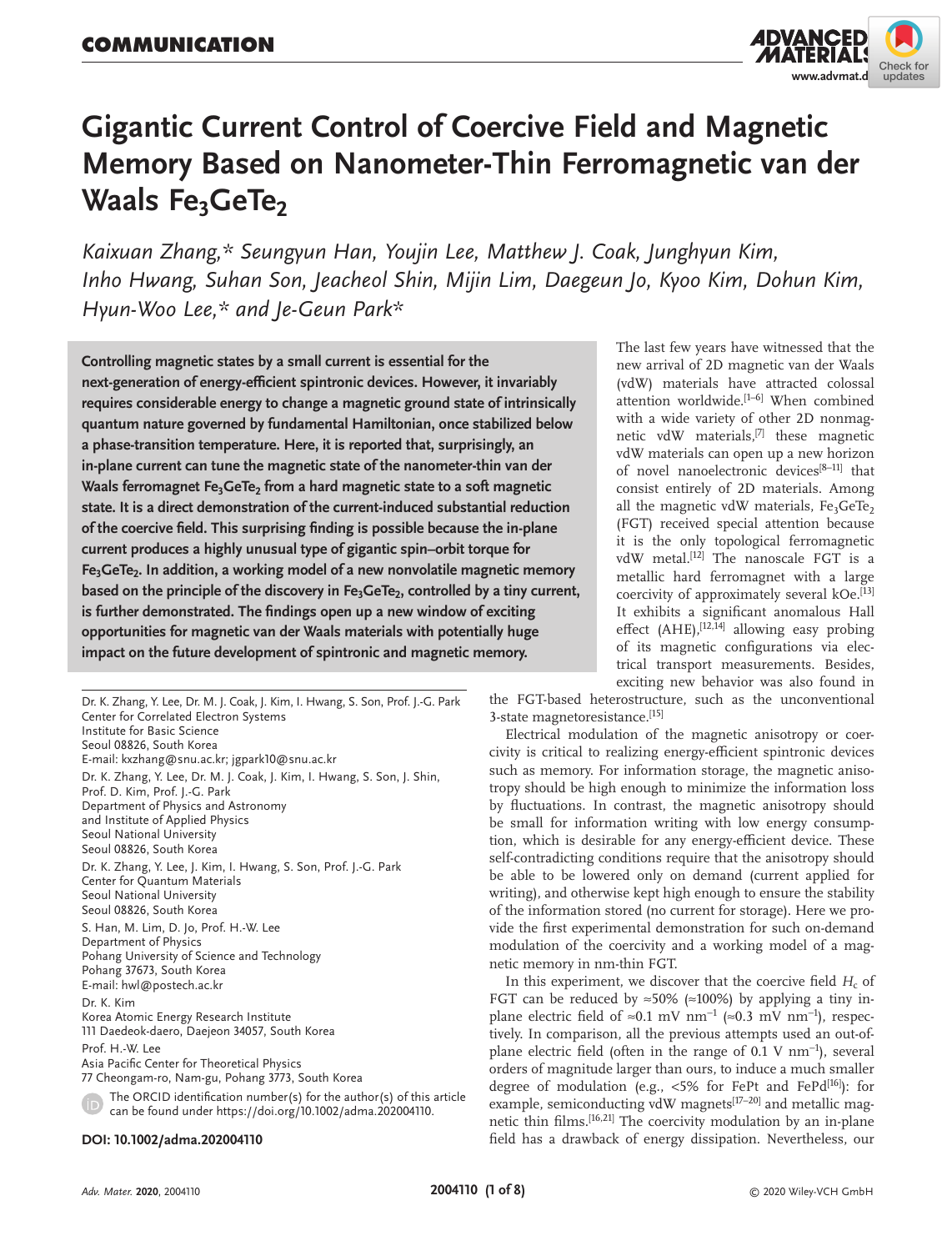**www.advancedsciencenews.com www.advmat.de**





**Figure 1.** Sample preparation and transport measurements. a) Optical image of a typical FGT nanoflake sample (sample S1) with a Hall-bar geometry electrode. The white scale bar represents 10 μm. b) The thickness of sample S1 is 21.3 nm, as measured by AFM. c) Longitudinal resistance R<sub>xx</sub> as a function of temperature *T* with current *I* = 0.05 mA. The red arrow indicates the magnetic transition due to spin-flip scattering, from which  $T_c \approx 185$  K is determined. d) Hall resistance *Rxy* as a function of magnetic field *H* at 2 K with *I* = +0.1 mA and −0.1 mA.

result of the monotonic modulation of the coercivity provides a promising alternative for electrical modulation. It requires neither a complicated ionic-liquid gating<sup>[14]</sup> nor a very high gating voltage<sup>[17–21]</sup> (generally >30 V). Moreover, while the outof-plane field case depends on a field-induced change of carrier density<sup>[16-20]</sup> or orbital occupation,<sup>[21]</sup> we find that the electrical modulation of  $H_c$  observed in FGT is strongly influenced by the spin–orbit torque  $(SOT)^{[22-24]}$  induced by an in-plane electric current. The SOT is a current-generated torque acting on a magnetic order and usually generated by an in-plane current flowing in heavy metal (such as Pt and Ta) in contact with magnets.[22,25,26] In FGT, on the other hand, an in-plane current in FGT itself generates the  $SOT^{[27]}$  owing to the particular geometrical structure of FGT. We estimate that the effective magnetic field due to the SOT is on the order of 50 Oe for a small current density of 1 mA  $\mu$ m<sup>-2</sup>, which is about two orders of magnitude larger than that produced by heavy metals like Pt and Ta.<sup>[28]</sup> We further reveal that the large SOT is due to the large Berry curvature in the topological ferromagnetic metal FGT. Based on these observations, a prototypical nonvolatile magnetic memory of high energy-efficiency is further demonstrated in this work.

FGT single crystals were grown by the chemical vapor transport method and adopted for the device fabrication (see the Experimental section). Our bulk FGTs are hole-doped Fe<sub>x</sub>GeTe<sub>2</sub> with *x* varying from 2.77 to 2.89 according to the energy-dispersive X-ray spectroscopy (EDS) measurements. We made several FGT devices with different thicknesses (samples S1, S2, S3, S4, S5, and S6 with a thickness of 21.3, 16.7, 6, 42, 17.5, and 15 nm, respectively). **Figure 1**a shows a typical FGT device (sample S1) with electrodes of a Hall bar geometry. The thickness is measured to be 21.3 nm by the atomic force microscopy (AFM) in Figure 1b. Figure 1c displays the longitudinal resistance  $(R_{xx})$  of FGT as a function of temperature *T*. The  $R_{xx}$ –*T* curve exhibits the spin-flip scattering-induced magnetic transition with  $T_c \approx 185$  K and the Kondo-like minimum at  $\approx$ 20 K, both of which are the typical features of FGT.<sup>[13]</sup> Figure 1d depicts the transverse Hall resistance (*Rxy*) of FGT as a function of an out-of-plane magnetic field (*H*). The almost rectangle-shaped sharp hysteresis loop in the  $R_{xv}$ –*H* curve confirms that FGT is indeed a hard magnet: the dominant contribution to  $R_{xy}$  comes from the AHE<sup>[12,14]</sup> while the ordinary Hall effect is negligible. The  $H_c$  of all our FGT nanoflakes varies from 1 to 2.2 kOe, which is indicative of hole-doped Fe<sub>x</sub>GeTe<sub>2</sub> with  $2.7 < x < 3$  according to previous investigations,  $[13, 29]$  and thus consistent with the EDS results.

Interestingly,  $H_c$  of the hysteresis loop gets significantly reduced as an in-plane current *I* applied to FGT increases from 0.05 to 1.5 mA (**Figure 2**a). On the other hand, the remnant Hall resistance  $R_{xy}^r$  remains almost unchanged with *I*, implying that the saturation magnetization of FGT is not much affected by  $I$ . Thus,  $I$  reduces  $H_c$  without disrupting the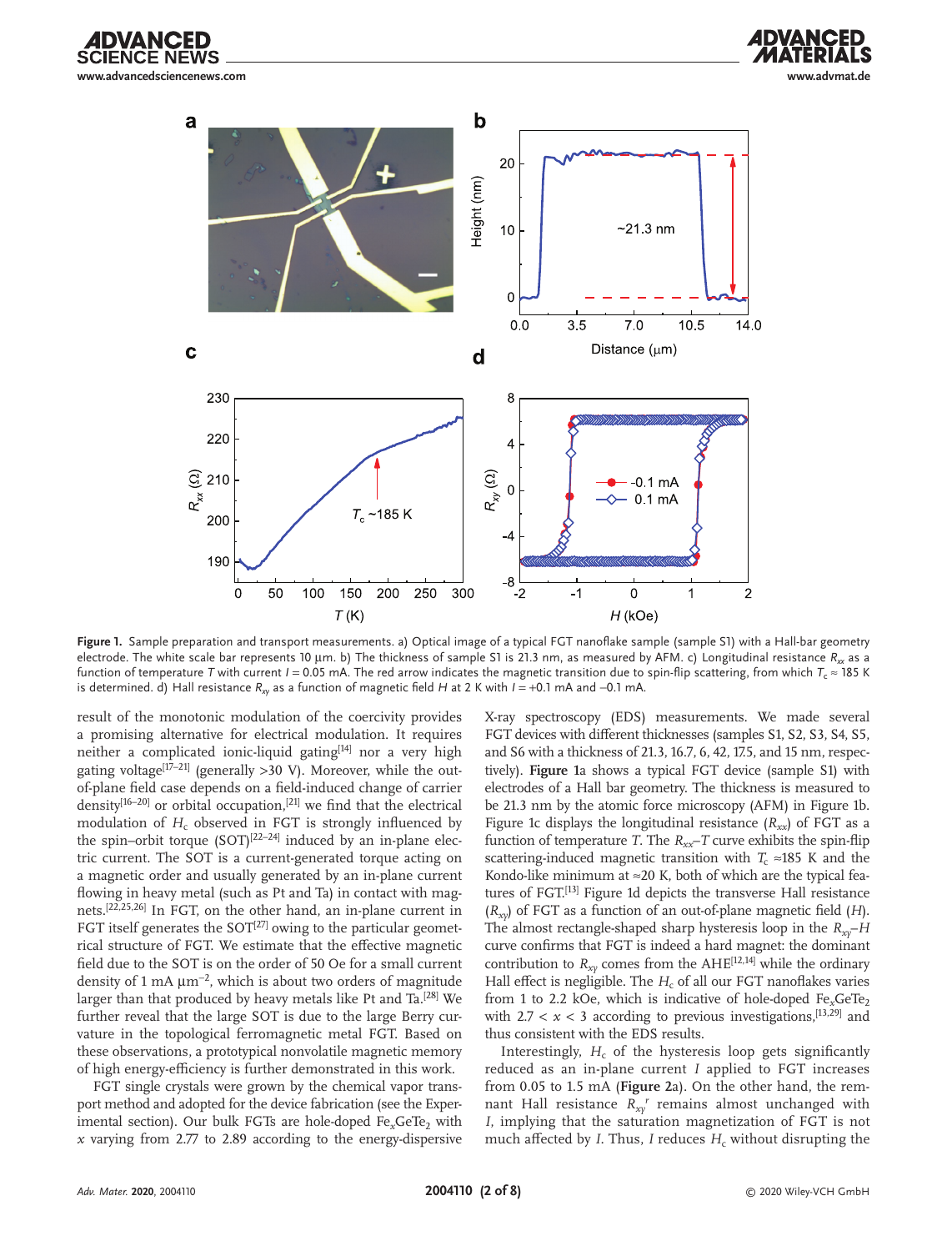





**Figure 2.** Current-dependent magnetism. a) *Rxy*–*H* curves of sample S1 at 2 K with applied current *I* varying from 0.05 to 1.5 mA. b) Extracted coercive field  $H_{\rm c}$  and remnant Hall resistance  $R_{\rm xy}$ <sup>r</sup> of sample S1 as a function of applied current *I* at 2 K. c)  $H_{\rm c}(I)/H_{\rm c}$  (smallest *I*) as a function of applied current *I* for sample S1 (21.3 nm; black squares), S2 (16.7 nm; red circles), S3 (6 nm; blue triangles), S4 (42 nm; green diamonds), and S5 (17.5 nm; purple stars) at 2 K. d) *H*c(*J*)/*H*c(≈1 mA µm<sup>−</sup>2) as a function of current density *J* for sample S1, S2, S3, S4, and S5 at 2 K.

ferromagnetic ordering of FGT, which is ideal for spintronic device applications.  $H_c$  and  $R_{xy}^r$  of the sample S1 are shown in Figure 2b as a function of *I*. Note that the current of 1.5 mA reduces  $H_c$  by more than 50% (cf. <5% for FePt and FePd<sup>[16]</sup>). We also measured several other samples (samples S2, S3, S4, and S5) with a similar reduction of  $H_c$  by *I* (Figure S1 for sample S2, Figures S2 and S3 for sample S3, Figure S4 for sample S4, and Figure S5 for sample S5, Supporting Information). The current dependence of  $H_c$  for all the samples is summarized in Figure 2c. Figure 2d displays the normalized  $H_c$  as a function of current density *J*, where  $H_c$  is normalized by its value at small *J* (≈1 mA µm<sup>−</sup>2). As can be seen, the current reduces *H<sub>c</sub>* by ≈50% for ≈7 mA  $\mu$ m<sup>-2</sup> (corresponding to ≈0.07 mV nm<sup>-1</sup>) and ≈100% for ≈30 mA  $\mu$ m<sup>-2</sup> (corresponding to ≈0.3 mV nm−<sup>1</sup> ).

The  $H_c$  reduction by the current can arise partly by the Joule heating since  $H_c$  gets reduced at higher temperatures. We adopt three different methods to quantify the Joule heating contribution to the  $H_c$  reduction. After comprehensive and systematic studies as summarized in the Supporting Information, we conclude that the Joule heating is responsible only for 30% (thickest sample S4) to 60% (thinnest sample S3) of the total  $H_c$ reduction at  $J \approx 10 \text{ mA }\mu\text{m}^{-2}$ . It implies that roughly half of the reduction experimentally observed is due to a non-Joule-heating effect of nontrivial origin.

We would now like to examine how the non-Joule-heating effect can arise from the SOT. We demonstrate below the effective field due to the SOT in FGT is about two orders of magnitude larger than those values reported before for heavy metals such as Pt.<sup>[28]</sup> An in-plane current density  $J = (J_x, J_y, 0)$  generates the SOT  $T_{\text{SOT}} = -|\gamma| M \times H_{\text{SOT}}$  acting on the magnetization  $M = (M_x, M_y, M_z)$ , where | $\gamma$ | is the gyromagnetic ratio. The symmetries of a given system constrain the structure of the effective field  $H_{\text{SOT}}$  in  $T_{\text{SOT}}$ . **Figure** 3a shows the crystal structure of a monolayer Fe<sub>3</sub>GeTe<sub>2</sub> with the distinct three symmetries: the three-fold rotation symmetry around the c-axis (*z*-axis), the mirror reflection symmetry with respect to the a-axis (*y*-axis), and the mirror reflection symmetry with respect to the c-axis. Under this set of symmetries, the general form of *H*<sub>SOT</sub> can be expressed as;<sup>[27]</sup>

$$
H_{\text{SOT}} = \Gamma_0 \left[ \left( m_x J_x - m_y J_y \right) \hat{\mathbf{x}} - \left( m_y J_x + m_x J_y \right) \hat{\mathbf{y}} \right]
$$
(1)

where  $m = (m_x, m_y, m_z) = M/|M|$  and  $\Gamma_0$  is a coefficient that parametrizes a magnetoelectric coupling strength. Unlike  $H_{\text{SOT}}$  in other systems, the effective field *H*<sub>SOT</sub> of FGT is conservative<sup>[27]</sup> and can be obtained from an effective free energy density *f*<sub>SOT</sub>  $b$ y *H*<sub>SOT</sub> = −∂*f*<sub>SOT</sub>/∂*M* with

$$
f_{\text{SOT}} = M_{\text{s}} \Gamma_0 \left[ J_{\gamma} m_x m_{\gamma} - \frac{1}{2} J_x \left( m_x^2 - m_{\gamma}^2 \right) \right]
$$
 (2)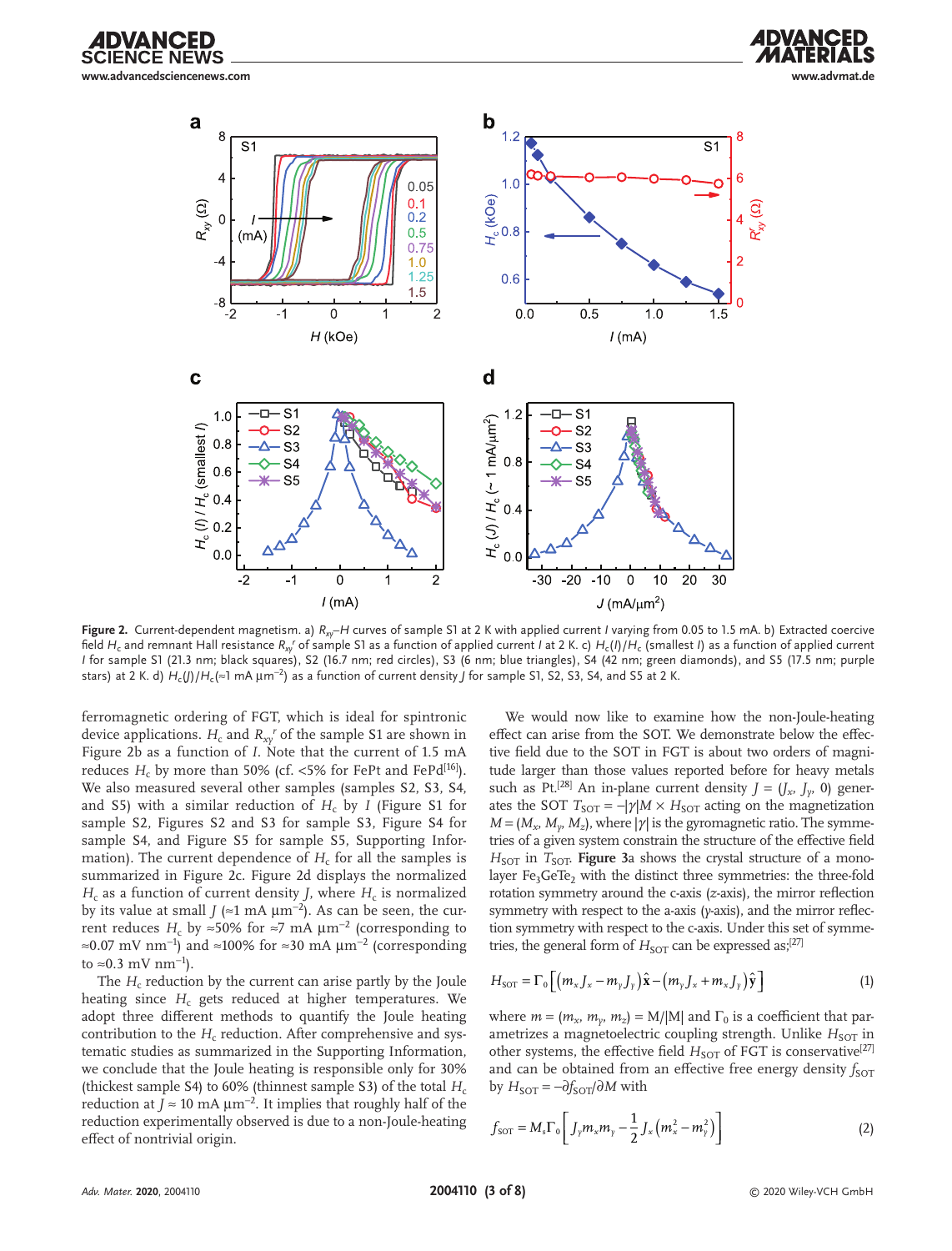E NEWS **www.advancedsciencenews.com www.advmat.de**

**DVANCED** 

ς





Figure 3. Analysis based on the spin–orbit torque of FGT. a) The crystal structure of a monolayer Fe<sub>3</sub>GeTe<sub>2</sub>. Left: View along the *c* axis; right: view along the *a*-axis. Fe<sup>III</sup> and Fe<sup>II</sup> denote the two inequivalent Fe sites with oxidation number +3 and +2, respectively. b) Free energy profiles for  $J = 0$  (left), *J* type =  $J > 0$  (middle), and  $J < 0$  (right). c) Theoretical curves for the coercivity *H<sub>c</sub>* as a function of the current density *J*. The solid blue lines indicate the results due to the SOT. In contrast, the open red circles indicate the results due to both SOT and other mechanisms, e.g., magnetic dipolar interaction between neighboring domains. d) Experimental *H<sub>c</sub>*-J curves at 2 K for sample S1 (black squares), S2 (red circles), S3 (blue triangles), S4 (green diamonds), and S5 (purple stars). The dashed lines denote the corresponding linear fitting lines within a relatively small *J* range. e) Estimated |Γ<sub>0</sub>| for the SOT contribution alone (blue circles) and the combined case of both Joule-heating-effect and SOT contribution (red squares) as a function of the sample thickness. f) The values of |Γ<sub>0</sub>| and *T<sub>c</sub>* from our FGT samples and various composite SOT systems.<sup>[25,28,35,41]</sup>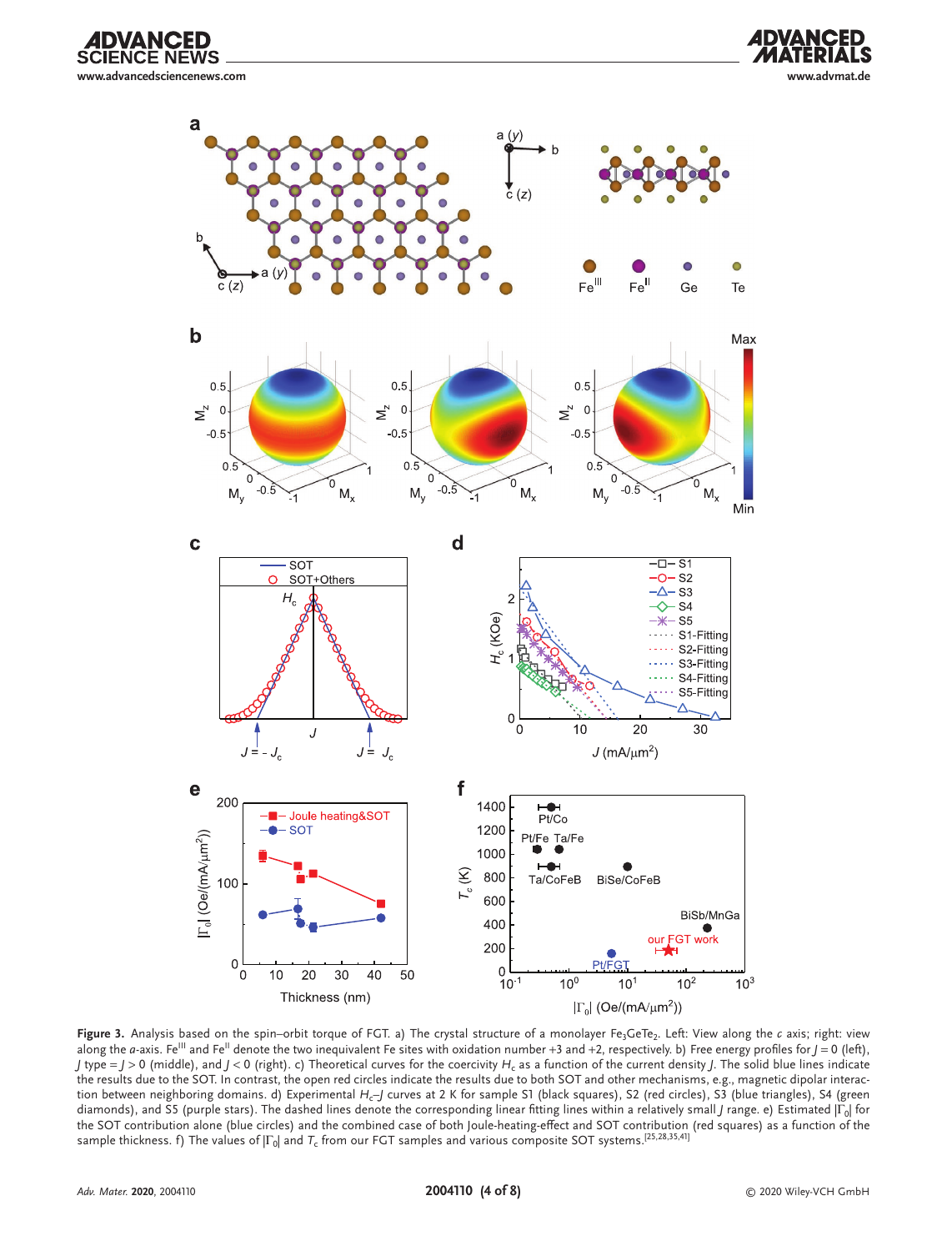**IDVANCED INCE NEWS www.advancedsciencenews.com www.advmat.de**

It implies that the SOT effect in FGT amounts to the magnetic anisotropy change, whereas such an interpretation is not possible for the damping-like SOT in other systems. This structure of *f<sub>SOT</sub>* derived for a monolayer FGT is also applicable to each layer of a multilayer FGT like our samples since each layer satisfies the symmetries, and the interlayer coupling is weak in the vdW FGT<sup>[30,31]</sup> (see more details in the Note S3, Supporting Information). Together with the inherent free energy density  $f_0 = -(1/2) K_z M_z^2 / M_s$  that describes the Ising-type perpendicular magnetic anisotropy of FGT, one obtains the effective free energy density  $f_{\text{eff}} = f_0 + f_{\text{SOT}}$  in the presence of current as follows:

$$
f_{\text{eff}} = -\frac{M_s}{2} \Big[ K_z \cos^2 \theta + \Gamma_0 J \sin^2 \theta \cos \left( 2\phi + \phi_j \right) \Big] \tag{3}
$$

where the angles  $\theta$  and  $\phi$  specify the directions of the unit vector  $m = (\sin \theta \cos \phi, \sin \theta \sin \phi, \cos \theta)$ , and  $J = J(\cos \phi_1, \sin \phi_1, 0)$ .

We now demonstrate how *J* can effectively reduce the barrier height between the local minima of the free energy. Figure 3b shows our theoretical calculations for the effective free energy density  $f_{\text{eff}}$  profile when the current is applied along the armchair direction ( $\phi_I = 0$ ). For  $J = 0$ ,  $f_{\text{eff}}$  has a minimum value of −*M*s*Kz*/2 at *m* = ±**z** and a maximum value of 0 when *m* lies in the *xy* plane (left panel). Thus to switch the magnetization from  $m = -\hat{z}$  to  $m = +\hat{z}$ , one should overcome the free energy barrier of  $M_sK_z/2$ . Then the *f*<sub>eff</sub> profile for  $\Gamma_0J > 0$  (middle panel) shows that interestingly the free energy barrier along  $m = \pm \hat{x}$ is decreased. Although the barrier is increased along  $m = \pm \hat{y}$ , this increase is irrelevant since a magnetic switching occurs through a path that minimizes the energy barrier, which in this case is  $m = -\hat{\mathbf{z}} \to \pm \hat{\mathbf{x}} \to +\hat{\mathbf{z}}$ . Likewise, the  $f_{\text{eff}}$  profile for  $\Gamma_0$ *J* < 0 (right panel) exhibits that the free energy barrier is lowered along  $m = \pm \hat{y}$ , resulting in the switching along the path  $m = -\hat{\mathbf{z}} \rightarrow \pm \hat{\mathbf{y}} \rightarrow +\hat{\mathbf{z}}$ . A simple analysis shows that *J* modifies the free energy barrier from  $M_s K_z/2$  to  $M_s K_z/2 - M_s |\Gamma_0|/2$ (see the Experimental Section). The free energy barrier can be lowered further by *H* and vanishes when  $H = K_z - |\Gamma_0|$ . Thus *H<sub>c</sub>* is given by  $K_z - |\Gamma_0|$  for a single domain case. This analysis shows that *H* and  $|\Gamma_0|$  play similar roles in the energy barrier. In an actual switching process, however, the switching can be more complicated due to the magnetic domains<sup>[32]</sup> in FGT, and the free energy barrier for  $H = J = 0$  becomes smaller<sup>[33,34]</sup> than *Kz*. Although it is difficult to have an analytic evaluation of the free energy barrier, we can approximate it by the experimentally measured  $H_c$ ( $J = 0$ ) since *H* competes with the free energy barrier and makes the switching when  $H = H_c (J = 0)$ .<sup>[35]</sup> Considering that *H* and  $|\Gamma_0|$  play similar roles for the energy barrier, *H<sub>c</sub>*(*J*) can be approximated by  $H_c(J) = H_c(0) - |\Gamma_0 J|$  and we then obtain the theoretical prediction  $H_c(0) - H_c(J) = \Delta H_c(J) = |\Gamma_0|$ (solid blue line in Figure 3c), which was also adopted in the previous studies.[35]

The predicted linear dependence on  $|J|$  is roughly in agreement with the linear-in-*J* behavior of  $\Delta H_c$ (*J*) (Figure 3d) in the relatively small *J* regime. By fitting the experimental result with the above formula, one obtains the first estimation of the spin–orbit field  $|H_{\text{SOT}}| \sim |\Gamma_0|$ , ranging from 75 to 135 Oe for *J* = 1 mA  $\mu$ m<sup>-2</sup> (Figure 3e). It is an overestimation, however, since the *H*<sup>c</sup> reduction is also partly due to the Joule heating. After carefully excluding the Joule-heating contribution, we obtain the refined and more realistic estimate of the non-Joule-heating contribution  $|H_{\text{SOT}}| \sim |\Gamma_0|$ , which is 50 ± 15 Oe for *J* = 1 mA  $\mu$ m<sup>-2</sup> for all the samples (Figure 3e). Please note that this effective field strength (per *J*) is two orders of magnitude larger than that produced by heavy metals such as Pt and Ta,<sup>[28]</sup> and comparable only to that produced by the topological insulator  $BiSb^{[35]}$  (Figure 3f). We also estimate  $|H_{\text{SOT}}|$  independently by measuring the anisotropic magnetoresistance (AMR) as a function of an in-plane magnetic field direction. Since SOT makes the effective free energy dependent on the azimuthal angle of the magnetization (Figure 3b), the AMR can deviate from its conventional angular dependence. This predicted deviation is observed in our experiments, and by fitting the difference, one obtains  $|\Gamma_0| \approx 119$  Oe for  $J = 1$  mA  $\mu$ m<sup>-2</sup> (Note S2, Supporting Information). To get further confidence in our analysis, we performed the first-principles calculation to evaluate the Berry curvature contribution to *H*<sub>SOT</sub> (Note S3, Supporting Information) and obtain  $|\Gamma_0| \approx 30$  Oe at *J* = 1 mA µm−<sup>2</sup> for hole-doped Fe*x*GeTe2 with 2.7 < *x* < 3. From these three independent analyses that produce similar estimations of  $\Gamma_0$ , we conclude that the non-Joule-heating-effect contribution to the current-induced  $H_c$  reduction arises from the SOT. It was reported<sup>[12]</sup> that FGT is a topological nodal-line semimetal with the topological band structure enhancing the Berry curvature contribution to the anomalous Hall effect. The considerable *H*<sub>SOT</sub> value estimated from our analysis can share a similar origin. By the further comprehensive theoretical calculations and then careful comparison with the experimental results, we concluded that most of our observed SOT effects ought to be intrinsic (see more discussions in Note S3, Supporting Information). It is not easy to explicitly evaluate whether there is some remaining extrinsic disorder contribution<sup>[36]</sup> at present, which might be clarified in further study.

A recent experiment<sup>[25]</sup> on the FGT/Pt bilayer system measured the SOT magnitude of the bilayer. The result is one order larger than that produced by the conventional heavy metal Pt and one order smaller than the SOT in our present work (Figure 3f). We suspect that for the bilayer, both Pt and FGT may affect the measured SOT magnitude. Considering the current shunt in Pt, the intermediate SOT magnitude of FGT/Pt system between that produced by Pt and that produced by FGT provides a shred of consistent evidence for such conjecture.

When *J* becomes larger and closer to  $J_c$  ( $\equiv H_c(0)/\Gamma_0$ ), i.e., the effective energy becomes small, multi-domain structure effect also gets severe during the magnetization switching. In such a situation, the hysteresis loop may be no longer as sharp as the case with a small current, consistent with the experimental results (Figure 2a and Figure S3, Supporting Information). In systems with the perpendicular magnetic anisotropy, magnetic dipolar interaction between neighboring domains can effectively reduce the magnetic field acting on the system, thereby enhancing  $H_c$  for bigger current. The red circles in Figure 3c depict the enhanced  $H_c$ , which is similar to the experimental result (Figure 3d).

Note that for conventional ferromagnetic materials like FGT, the magnetic anisotropy decreases as temperature increases, and thus the coercivity generally reduces upon increasing temperature.<sup>[13]</sup> Joule heating can enhance the temperature of the device and, therefore, can correspondingly reduce the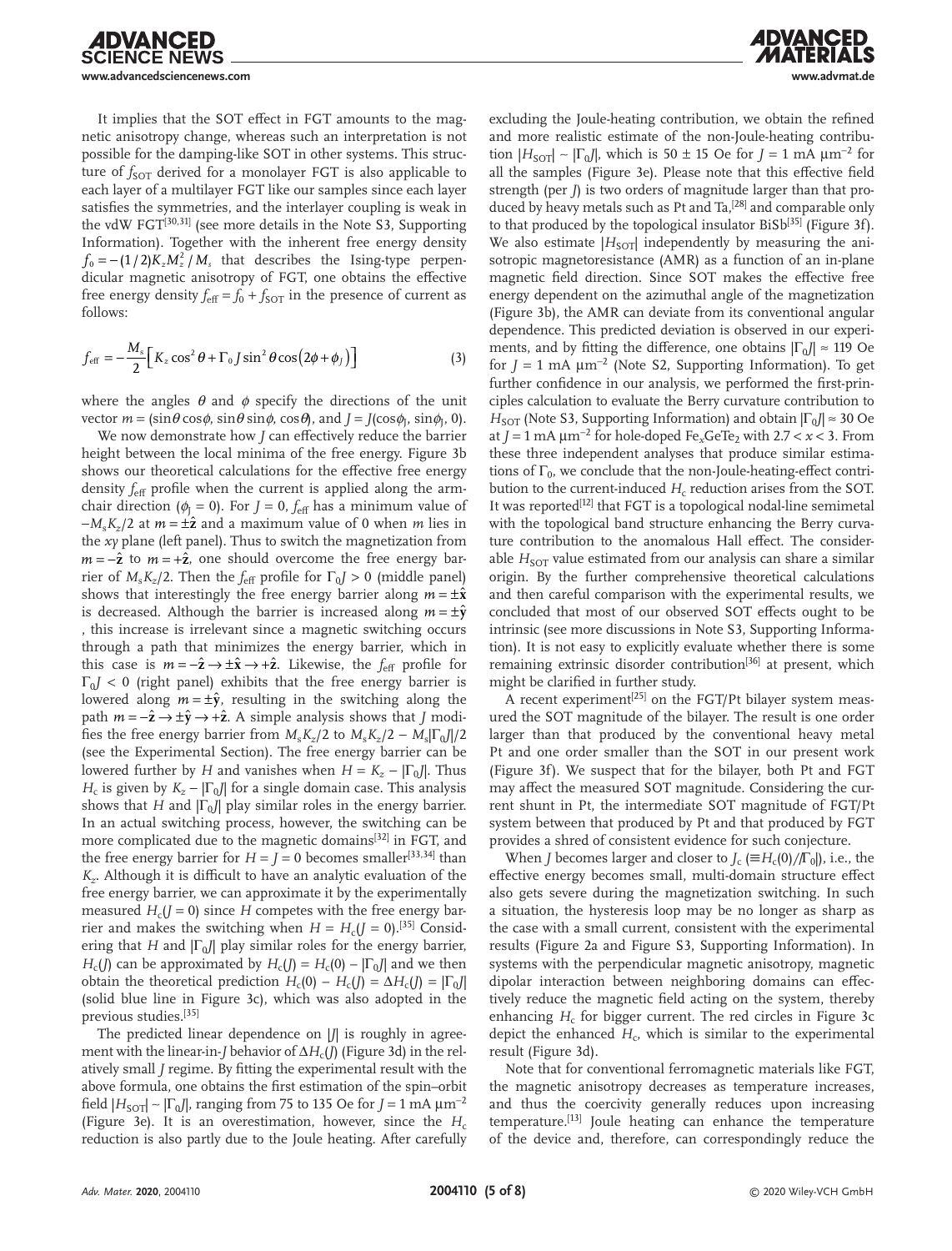**DVANCED** 

coercivity without requiring spin–orbit torques. However, the Joule heating effect frequently exists in many SOT systems<sup>[25]</sup> associated with large current. It is not suitable for device performance considering the stability of working temperature and the device aging problem, etc., although it can reduce the coercivity. Therefore, it is always valuable and desirable to find some new systems like FGT with large spin–orbit torques. On the other hand, for better practical application, we need to decrease or control the Joule heating effect of the device in the future.

Next, we demonstrate a new type of magnetic memory based on our observation of the giant current-controlled coercivity reduction in nanometer-thin vdW FGT. **Figure 4**a shows the schematic of the magnetic memory device, where the information can be easily written by writing the current *I<sub>write</sub>* and read through  $R_{xy}$ . For instance, when the device is initially in the "0" state, we can alter it to the "1" state through the writing path I: we first turn on a small *H* in the order of 100 Oe (e.g., 850 Oe) then apply a  $I_{\text{write}}$  (Figure 4b). Since  $H_c$  is significantly reduced by *I<sub>write</sub>*, the magnetization of the FGT device can be switched by current from "0" to "1" states above certain critical current.

Figure 4c shows the measured Hall voltage  $(V_{xy})$  as a function of  $I_{\text{write}}$  (0  $\rightarrow$  2  $\rightarrow$  -2  $\rightarrow$  2 mA) under various *H* from −0.5 to 0.5 T. From these  $V_{xy}(H) - I_{\text{write}}$  curves, we define

 $R_{xy}(H) - R_{xy}(-0.5 \text{ T})$  as  $(V_{xy}(H) - V_{xy}(-0.5 \text{ T}))/I_{\text{write}}$ , and the converted results are shown in Figure 4d. It is clear that initially, the FGT device is robustly in the "0" state  $("-Ms")$ state) regardless of current sweep under −0.5, and 0 T; then under 0.085 T, when  $I_{\text{write}}$  increases from 0 to 2 mA, the magnetization gradually increases to "+*M*s" (indicated by the blue arrow), i.e., to the "1" state. It is noteworthy that after reaching the "1" state, the magnetization is well maintained while sweeping the current. It proves that such magnetic information transition from "0" to "1" states through  $I_{\text{write}}$  is robust and nonvolatile.

Although still prototypical, we can emphasize several significant merits of the FGT-based device. First and foremost, it is a first working memory device entirely based on the vdW topological ferromagnetic metal (FGT) with the unusual type of gigantic SOT. Second, thanks to the matured technique for 2D materials, FGT-based devices can, in principle, be fabricated without undesired defects, including many grain boundaries and point defects, which are easily introduced during the growth and annealing processes for the thin film devices like FeCoB/MgO/FeCoB.<sup>[37,38]</sup> More importantly, such an FGTbased magnetic memory device is highly energy-efficient. For example, the well-known FeCoB/MgO/FeCoB based



**Figure 4.** FGT-based magnetic memory. a) Schematic of the magnetic memory device. The magnetic information can be written by the current *I*write and read by transverse Hall resistance *Rxy*. b) For sample S1, it illustrates the transition from "0" to "1" state under 0.085 T. The blue arrows indicate the writing path I of magnetic information. c) Measured Hall voltage (V<sub>xy</sub>) as a function of *I<sub>write</sub>* (0→ 2→ −2 → 2 mA) under various magnetic fields from −0.5 to 0.5 T (the blue arrow indicates the measurement sequence). The inset is a magnified view for the black box where the deviation under 0.085 T is clearer. d) *Rxy*(*H*) − *Rxy*(−0.5 T) defined as (*Vxy*(*H*) − *Vxy*(−0.5 T))/*I*write as a function of *I*write (0→ 2→ −2 → 2 mA) under various magnetic field from −0.5 T to 0.5 T. The blue arrow indicates the transition from "0" to "1" state while ramping *I*write from 0 to 2 mA under 0.085 T.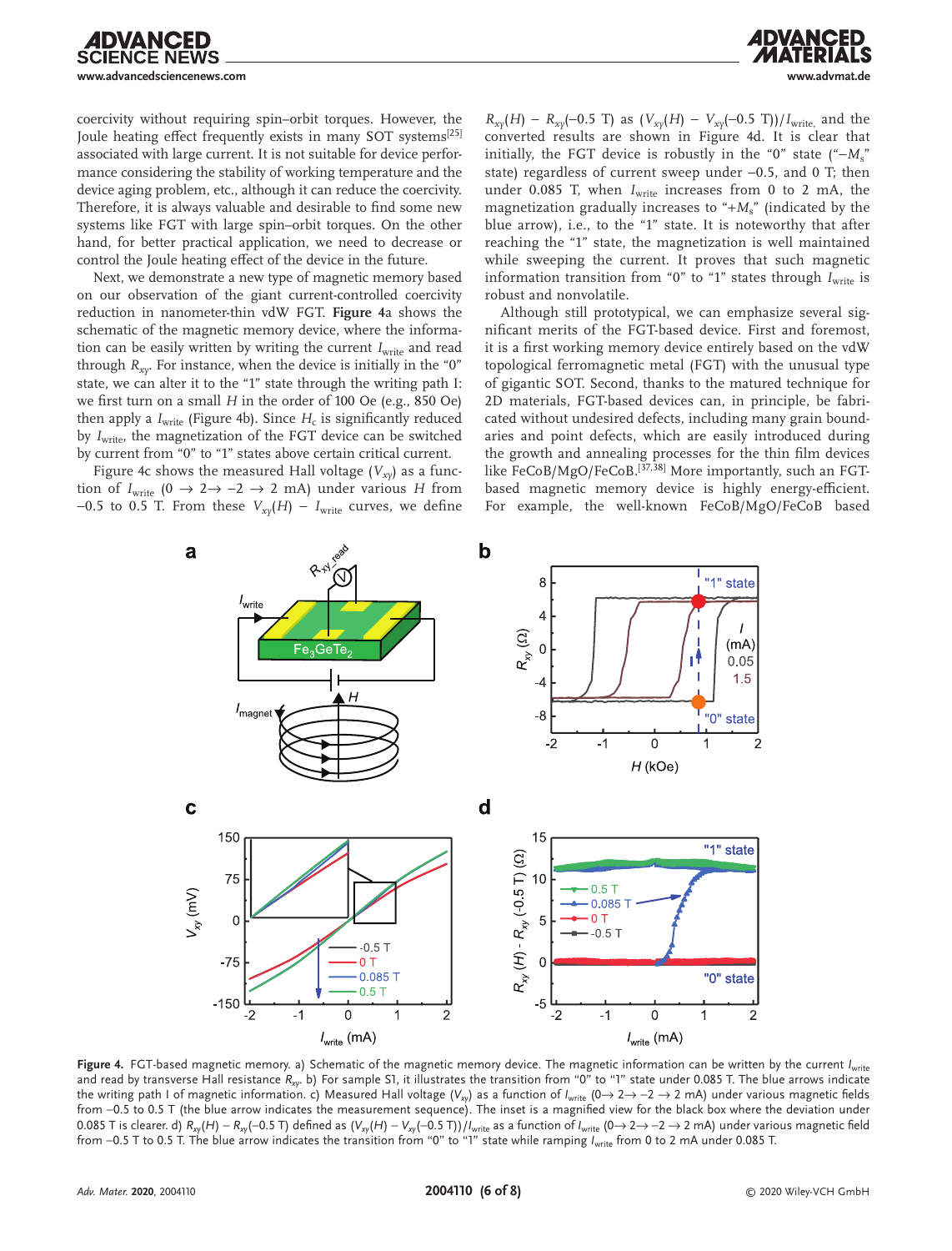IDVANCED

SOT-MRAM<sup>[39]</sup> requires an extremely high current density of >400 mA  $\mu$ m<sup>-2</sup> to switch the magnetization, which is about 80 times larger than that in our FGT device of  $\approx$ 5 mA  $\mu$ m<sup>-2</sup> (corresponds to  $\approx$ 1 mA here).

In summary, we demonstrate the current control of the coercive field for nm-thin FGT, a 2D vdW topological ferromagnetic metal. We show that the observed current control is consistent with the unique properties of the SOT in FGT, and the gigantic SOT field is mainly due to the large Berry curvature of this topological material. We also successfully present a novel type of robust nonvolatile magnetic memory based on the giant SOT effect of FGT by using a tiny current. Our findings open up a fascinating avenue of electrical modulation and spintronic applications using 2D magnetic vdW materials.

### **Experimental Section**

*Sample Growth and Device Fabrication*: FGT single crystals were grown by the chemical vapor transport method with iodine as the transport agent. High-purity elements (Fe, Ge, and Te) were stoichiometrically mixed and sealed in an evacuated quartz tube. The crystals were grown in a two-zone furnace with a temperature gradient of 750  $\degree$ C (source) to 680 °C (sink) for 7 days.

To minimize the sample oxidation and degradation, all the FGT nanoflakes were exfoliated from the as-grown single crystals onto 285 nm SiO<sub>2</sub>/Si substrates inside the glove box (O<sub>2</sub>: <0.6 ppm; H<sub>2</sub>O: <0.2 ppm) by a conventional mechanical exfoliation method with Scotch tape. Before taken out of the glove box, the samples were sealed in a vacuum plastic package to prevent degradation due to air. Before the standard electron-beam lithography (EBL), the spincoated PMMA polymer on FGT was prebaked with a relatively moderate condition: 130 °C for 1.5 min. To reduce the sample oxidation and degradation of FGT nanoflake, 90/5 nm Au/Ti electrodes were deposited by the electron beam evaporation under a high vacuum  $(<10^{-5}$  Pa) immediately after EBL. During the whole process, including the transport measurements, the FGT samples were exposed to air for less than ≈25 min. Under this condition, the successfully measured FGT samples displayed typical and prominent *Rxy*–*H* hysteresis loops, without visible signs of considerable damage. In contrast, when the FGT sample was exposed to air for over 70 min in one of the control experiments, the sample was severely damaged. The measured  $R_{xx}-T$  curve shows a significantly insulating behavior, and the  $R_{xy}$ –*H* loop is too noisy to be a well-defined ferromagnetic hysteresis loop (Figure S9, Supporting Information).

Several FGT devices (samples S1, S2, S3, S4, S5, and S6 with a thickness of 21.3, 16.7, 6, 42, 17.5, and 15 nm, respectively) were fabricated. For the FGT/NbSe<sub>2</sub> heterostructure (sample S4), the NbSe<sub>2</sub> nanoflake was exfoliated onto a PDMS stamp and then dry transferred onto the  $SiO<sub>2</sub>/Si$  substrate to form the  $FGT/NbSe<sub>2</sub>$  heterostructure.

*Electrical Transport Measurements*: Transport measurements with a Hall-bar geometry were made using a Quantum Design physical property measurement system with the highest magnetic field up to 9 T. Gold wires were used to make contacts between the chip carrier and the Au/Ti electrodes.

*Theoretical Calculations*: This section presents the calculated free energy barrier M<sub>s</sub>K<sup>eff</sup> / 2 for the magnetization switching from **m** = −2̂ to  $m = +2$ . From the effective free energy density

$$
f_{\text{eff}} = -\frac{M_s}{2} \Big[ K_z \cos^2 \theta + \Gamma_0 j \sin^2 \theta \cos \left( 2\phi + \phi_j \right) \Big] \tag{4}
$$

it is evident that *J* does not affect  $f_{\text{eff}}$  for  $\mathbf{m} = +\hat{\mathbf{z}}$  ( $\theta = 0$ ) and  $\mathbf{m} = -\hat{\mathbf{z}}$  $(\theta = \pi)$ . On the other hand,  $f_{\text{eff}}$  depends on  $\varphi$  for  $\theta \neq 0$ ,  $\pi$  (Figure 3b); *f*<sub>eff</sub> as a function of  $\varphi$  is minimized for  $cos(2\varphi + \varphi_1) = sgn(\Gamma_0 J)$  and maximized for  $cos(2\phi + \phi_1) = -sgn(\Gamma_0 J)$ . Thus for the unique value of *ϕ* that minimizes *f*eff, *f*eff becomes a function of *θ* only and is given by

$$
f_{\text{eff}} = -\frac{M_s}{2} \Big[ K_z \cos^2 \theta + \left| \Gamma_0 \right| \sin^2 \theta \Big] = -\frac{M_s}{2} \Big[ \left( K_z - \left| \Gamma_0 \right| \right) \cos^2 \theta + \left| \Gamma_0 \right| \Big] \tag{5}
$$

From this, one finds the free energy barrier of  $M_s K^{\text{eff}}_z / 2$  with the effective magnetic anisotropy K<sup>eff</sup> given by

$$
K_z^{\text{eff}} = K_z - |\Gamma_0| \tag{6}
$$

During the preparation of the work, the reported modulation of coercivity in Fe<sub>3</sub>GeTe<sub>2</sub>/WTe<sub>2</sub> heterostructure in a very recent work was found.<sup>[40]</sup>

# **Supporting Information**

Supporting Information is available from the Wiley Online Library or from the author.

# **Acknowledgements**

The authors thank Kihoon Lee, Haleem Kim, and Nahyun Lee for their supports and helpful discussions. The authors also thank Dongjin Lee and Heedeuk Shin for their help with finite-element numerical calculations. IBS-CCES was supported by the Institute for Basic Science (IBS) in Korea (Grant No. IBS-R009-G1), and CQM was supported by the Leading Researcher Program of the National Research Foundation of Korea (Grant No. 2020R1A3B2079375). The theoretical works at the POSTECH were funded by Samsung Science and Technology Foundation (Grant No. BA-1501-07 & BA-1501-51). K.K. was supported by the National Research Foundation (NRF) Korea (Grant No. 2016R1D1A1B02008461), and internal R&D program at Korea Atomic Energy Research Institute (KAERI) (Grant No. 524210-20).

## **Conflict of Interest**

The authors declare no conflict of interest.

#### **Keywords**

2D topological ferromagnetic metal  $Fe<sub>3</sub>GeTe<sub>2</sub>$ , current-tunable coercive field, magnetic van der Waals materials, spintronic and magnetic memory, unusually large spin–orbit torque

> Received: June 16, 2020 Revised: September 25, 2020 Published online:

- [1] J. G. Park, *J. Phys.: Condens. Matter* **2016**, *28*, 301001.
- [2] C. T. Kuo, M. Neumann, K. Balamurugan, H. J. Park, S. Kang, H. W. Shiu, J. H. Kang, B. H. Hong, M. Han, T. W. Noh, J. G. Park, *Sci. Rep.* **2016**, *6*, 20904.
- [3] J. U. Lee, S. Lee, J. H. Ryoo, S. Kang, T. Y. Kim, P. Kim, C. H. Park, J. G. Park, H. Cheong, *Nano Lett.* **2016**, *16*, 7433.
- [4] B. Huang, G. Clark, E. Navarro-Moratalla, D. R. Klein, R. Cheng, K. L. Seyler, D. Zhong, E. Schmidgall, M. A. McGuire, D. H. Cobden, W. Yao, D. Xiao, P. Jarillo-Herrero, X. Xu, *Nature* **2017**, *546*, 270.
- [5] C. Gong, L. Li, Z. Li, H. Ji, A. Stern, Y. Xia, T. Cao, W. Bao, C. Wang, Y. Wang, Z. Q. Qiu, R. J. Cava, S. G. Louie, J. Xia, X. Zhang, *Nature* **2017**, *546*, 265.